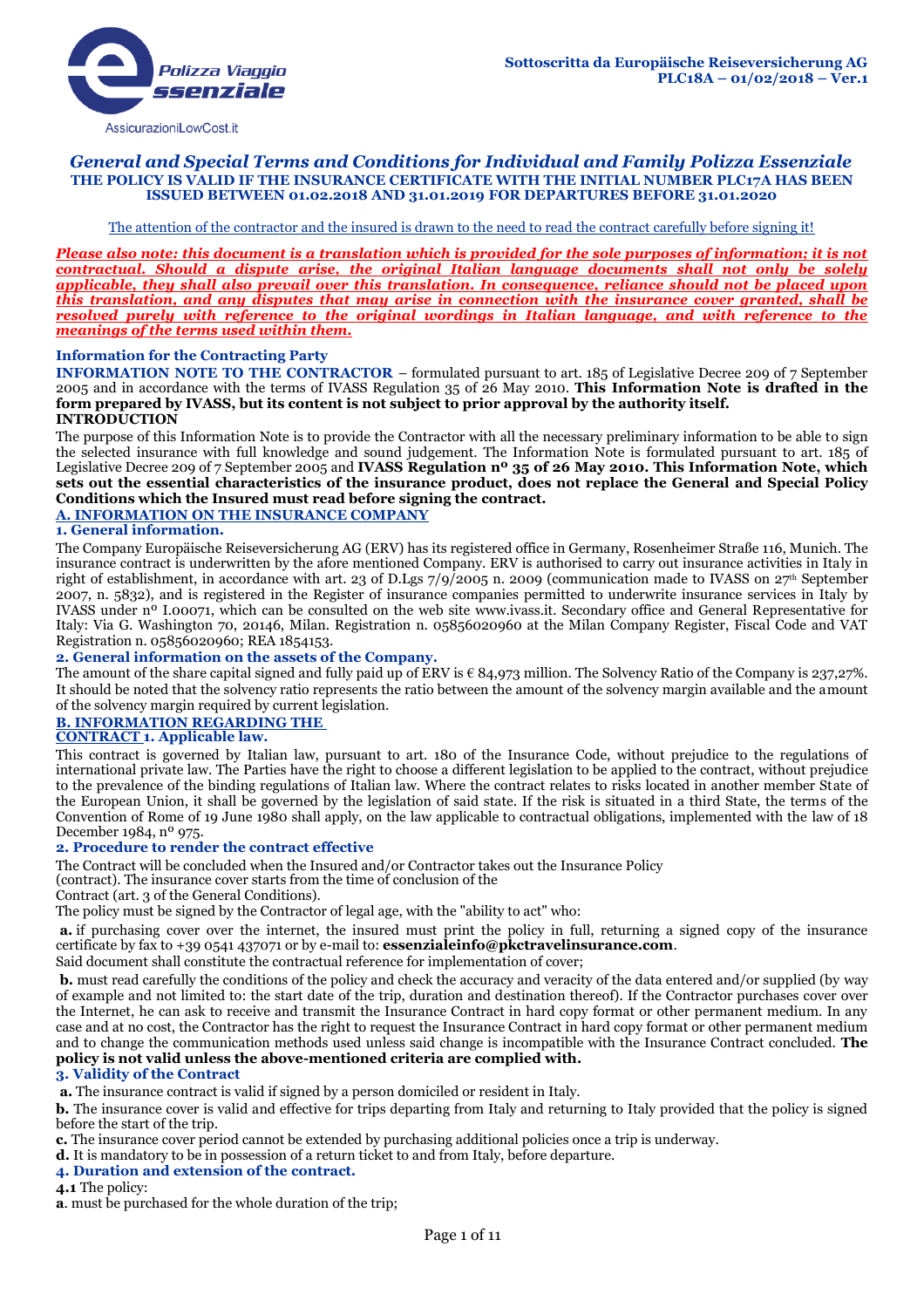

**b.** start from the date agreed stated in the policy.

**c.** end on the agreed date stated in the policy (or once returned to Italy if this occurs beforehand) and in any case no later than the end of the trip to which the Insurance relates.

**d.** automatically extend if the return date is delayed due to non-medical reasons and are not dependent from the Insured (ie. adverse weather conditions), up to a maximum of 5 days.

**4.2** The extension of the Insurance period of an ongoing contract, can be requested by the Insured and/or Contractor from the Insurer after the start of the trip only if at the time of the request, there are no circumstances that may give rise to a claim. Please note: the extension must be requested and granted within the terms of validity of the cover for which said extension is requested. Requests must be sent by e-mail to: **essenzialeinfo@pkctravelinsurance.com** from Monday through Fri day from 9.00 to 13.00 and from 14.30 to 18.30 CET (GMT+1)

#### **5. Statute Of Limitations.**

Every right with regard to the Company is limited, as per art. 2952 of the Civil Code, to two years from the day of the event on which is based the right to Assistance and/or compensation. In personal liability insurance, the period starts from the day on which the injured third party asked the Insured for compensation

or took legal action against the latter.

#### **6. Complaints procedure.**

Complaints relating to the management of the contractual relationship, notably with regard to the attribution of liability, effectiveness of performance, quantification and payment of the sums owed to the rightful beneficiary must be sent directly to PKC Associates Ltd. Any complaints relating to the contractual relationship or claims handling must be forwarded in writing to:

#### **PKC Associates Ltd, Corso D'Augusto 118, int.6 47921 -Rimini email: essenzialereclami@pkctravelinsurance.com**

If the insured and/or contractor is not satisfied with the outcome of the claim or in the absence of a reply within the maximum term of 45 days, he can write to:

#### **IVASS – CONSUMER User Protection Department Via del Quirinale, 21 – 00187 Rome**

providing substantiating documentation relating to the claim handled by PKC Associates LTD. In particular, the claim sent to IVASS must contain: the name, surname and address of the claimant, identification of the third party(ies) whose conduct resulted in the complaint, a brief description of the reason for the grievance and it must contain a copy of the claim submitted to the company and any reply therefrom. With regard to disputes relating to the quantification of damages and the apportionment of liability, it should be noted that they remain the exclusive competence of the Legal Authorities, in addition to the right to have recourse to conciliation services, where available. Claims regarding verification of compliance with the regulations of the sector, must be sent directly to IVASS. In the event that the legislation chosen by the Parties is other than Italian, any claims relating to the contract must be sent to the body of the country whose legislation has been selected, and IVASS shall facilitate communications between the competent authority and the Contractor. Claims relating to the quantification of insurance services, apportionment of liability and claims that have already been referred to the Legal Authorities do not come within the competence of IVASS. In any case, the claimant has the right to apply to the Legal Authority.

### **For any matter not otherwise regulated herein, the legal provisions shall apply. All disputes relating to this contract are subject to Italian law.**

# **7. Changes to Information during the contract.**

The Company undertakes immediately to notify the Insured and/or Contractor of any changes to the information contained in the Information Note, that have occurred also as a result of changes to the regulations subsequent to the conclusion of the contract. **8. Premium**

**a.** Pursuant to art. 1901, subparagraph 1 of the Civil Code, the Insurance shall take effect from the date and time indicated within the policy, if the premium has been paid in advance of the start of the trip, and ends on the return to the insureds place of residence in Italy.

**b.** For the applicability of the cover, the date of the event shall apply.

**c.** If, at the time of a claim, the premium remains unpaid, the Company shall be deemed to be exempt from the provision of service where non-payment is attributable to the contractor.

#### **9. Where there are more than one insurance policy(ies) covering the same event.**

If several insurance policies co-exist for the same risk, the Insured and/or Contractor must notify each Insurer of the existence of other insurance policy(ies). In the event of a claim, the Insured and/or Contractor must notify all the Insurers and can ask each insurance company for the amount due as per the contract(s) considered independently, provided that the sums paid out overall do not exceed the amount of the damage. If the Insured and/or Contractor, as per art. 1910 of the Civil Code wilfully fails to provide the information, the Insurers are not bound to issue

settlement. If a loss covered by this policy is also covered by other

insurance, we will pay only the proportion of the loss that the Limit of Liability that applies under this policy bears to the total amount of insurance covering the loss.

### **10. Declarations of the Insured and/or Contractor regarding the circumstances of the risk. (example: taking out our insurance despite having pre-existing medical condition)**

Any false or incomplete declarations on the circumstances of the risk provided at the time of conclusion of the contract, may have serious consequences for the Insured and/or Contractor. It should be noted that, under the terms of art. 1892 of the Civil Code, in the event of any false or incomplete declarations on the circumstances of the risk, the Company is not bound to provide the services under the terms of this Policy and, with regard to any services already carried out before the discovery of the false or incomplete declarations made by the Insured, the Company reserves the right to request reimbursement of the costs incurred.

#### **11. Change of risk.**

**a.** On the basis of art. 1898 of the Civil Code, the Insured and/or Contractor must immediately inform ERV by email to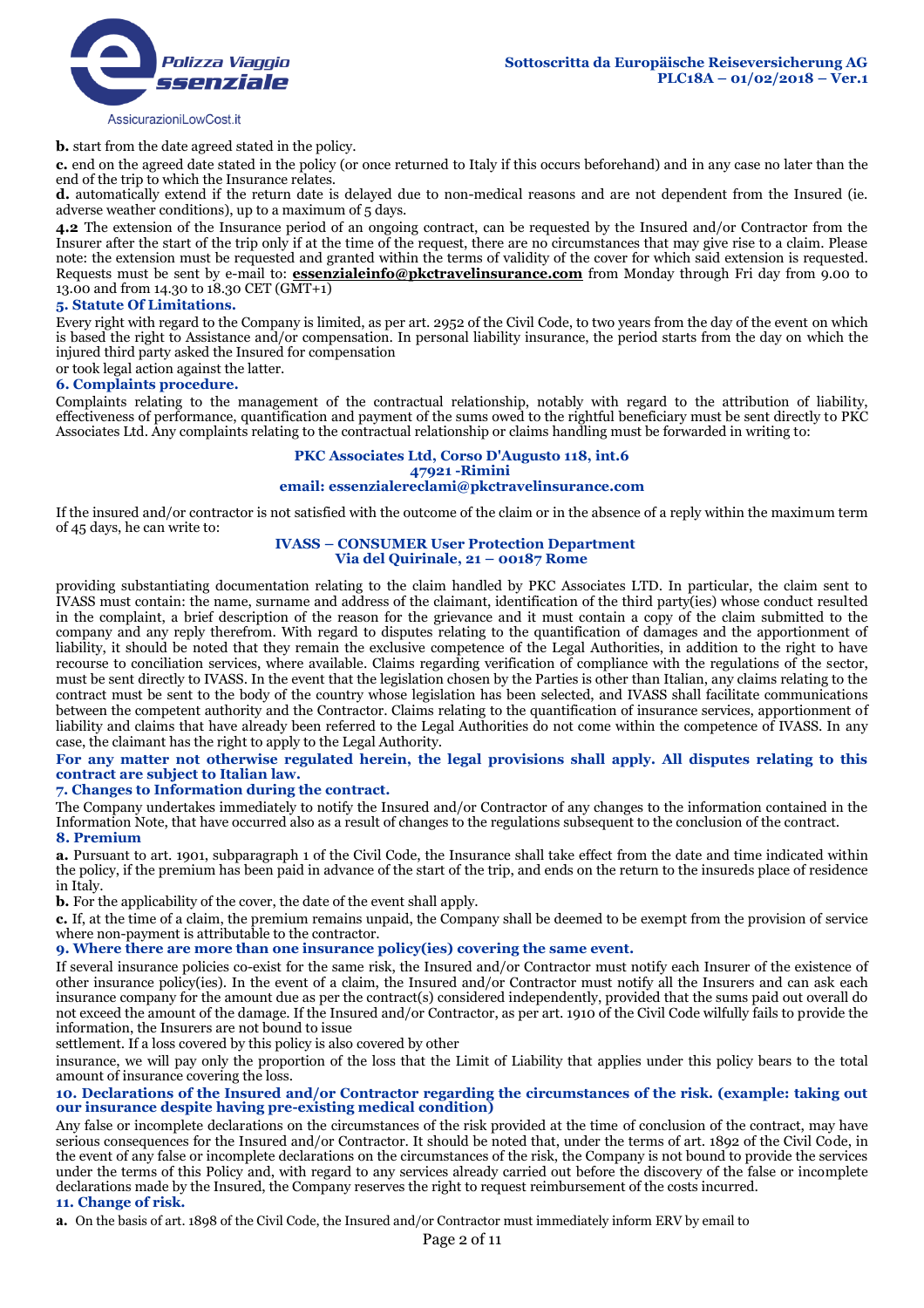

**essenzialeinfo@pkctravelinsurance.com**, of any change that occurred after the date of issue of the Insurance Certificate and before the start date of the trip, which could give rise to a claim for compensation. Unknown changes of risk, not accepted by the Company may involve the total or partial loss of the right to compensation, as well as the cessation of the guarantees contained in the Policy.

**b.** "War Zone" clause: if the Insureds' destination is subject to sudden armed conflict, hostilities, war, civil war, rebellion, revolution, insurrection and riots, martial law, usurpation of power, even if occurred after the purchase of the policy by the contractor/Insured or if the Insured is already departed, Inter Partner Assistance S.A. must immediately be contacted. The Insured must organize evacuation from the Country within 10 days from the date of declaration of " war". Beyond this period the insurance policy will not be valid.

### **12. Claims Settlement**

**a.** The Insured and/or Contractor must immediately contact the 24-hour Emergency Service in accordance with the procedures outlined in the individual sections of the Insurance Conditions of the Company to activate the necessary procedures and before taking any personal action;

**b.** The Insured and/or Contractor must communicate by telephone the type of request as well as their own personal details, fiscal code, address and telephone number of the persons insured and their contact details, Insurance Certificate number, date of issue and type of cover/premium option;

**c.** The Insured and/or Contractor must complete the Claims Form available on the web site **www.assicurazionilowcost.it** or else contact PKC Associates LTD within 31 days from his return to Italy. **The sending of the claims form does not constitute or represent acknowledgement – even implicit – by the Company of acceptance of the event.** 

**d.** The Insured and/or Contractor must send by, and no later than, 31 days from his return to Italy, a written communication by registered letter to PKC Associates LTD, Corso D'Augusto 118, int. 6, 47921 Rimini together with the requisite documentation, if applicable. For claims relating to Personal Liability, the Insured and/or Contractor must send a written communication by registered letter with receipt notification by, and no later than, 3 days from when the insured and/or contractor had knowledge of the Circumstances that caused the event.

**e.** To enable the Company to correctly assess the claim/damage, reference should be made to the maximum sums indicated in the General and Special Policy Conditions.

**f.** With regard to the Company, the Insured releases from professional confidentiality said Company and the doctors who examined him before and after the Event;

**g.** Any costs incurred for the investigation and estimation of the claim are to be paid by the Insured;

**h.** The settlement of the claim shall be made in Italy with the payment of reimbursements in Euros. For costs incurred in countries that have not adopted the Euro, reimbursement shall be made at the official exchange rate on that day on which they were incurred. **13. Cooling-off period** 

We would advise you to verify that this Insurance provides the cover that you need. If this is not the case we would ask you to notify the Company via email at:

**essenzialeinfo@pkctravelinsurance.com** or fax at +39 0541 437071 within 14 days of the issue date (or before your departure date if this happens first). In order to render the cooling-off period valid, the date of the email, fax request or date of the post office stamp will be taken into consideration.

#### **14. Language of the contract.**

The Contract, and any attached document(s), shall be written in the Italian language, unless the parties agree that it be written in another language.

**15. Tax regime.** 

The insurance tax applicable to the Contract shall be that specified in the law from time to time applicable.

**C. GENERAL DEFINITIONS – GLOSSARY**

**The following words and expressions shall have the meaning defined below when they appear within the text of the General and Special Policy Conditions.**

**Geographical area:** the area or Country which is the destination for which the Insured and/or Contractor has booked the trip and for which the appropriate premium has been paid and from which their return to Italy will be made within the period booked. **Insured:** the subject or subjects indicated on the Insurance Certificate, with **residence** or domicile in Italy, whose interest(s) is/are protected by the Insurance, named as such on the Policy Certificate, who is/are suitable to be Insured as per art. 7 of the General Conditions and for whom the correct insurance premium has been paid.

#### **Insurance:** the Insurance contract.

**Assistance:** the service to the insured provided by the company which offers help to the insured. The service is provided by Inter Partner Assistance S.A..

**Hazardous activities**: any sports or activities whether manual or physical activities, involving the use of tools or machinery, the lifting of heavy objects or any activity at a height above 3.50 metres. Any activity where the risk of a serious accident is high.

**24h Emergency Service:** all the operators, doctors, technicians that the Company makes available to the insured 24 hours a day, 365 days a year, and who are in telephone contact with the Insured and/or Contractor, organise and provide Assistance services specified in the policy. The 24h Emergency Service for Italy is Inter Partner Assistance S.A. Rappresentanza Generale per l'Italia, Via Bernardino Alimena 111, 00173 Roma.

**Travelling Companion(s):** the person(s) insured and named on the Policy Certificate. **Contractor:** the

natural or legal person who, on payment of a premium, signs the Insurance Contract.

**Domicile:** the place of residence, even if temporary, of the Insured conducting his own activity in Italy or who has their financial interests in Italy.

**Excess Zero:** by paying an additional premium, the excess quoted in the Schedule of Cover can be removed, where applicable. **Cover Extension:** extension of the Insurance period of a valid contract that the Insured and/or Contractor can request from the Insurer after the start of the single trip only if, at the time of the request, there are no circumstances that could give rise to a claim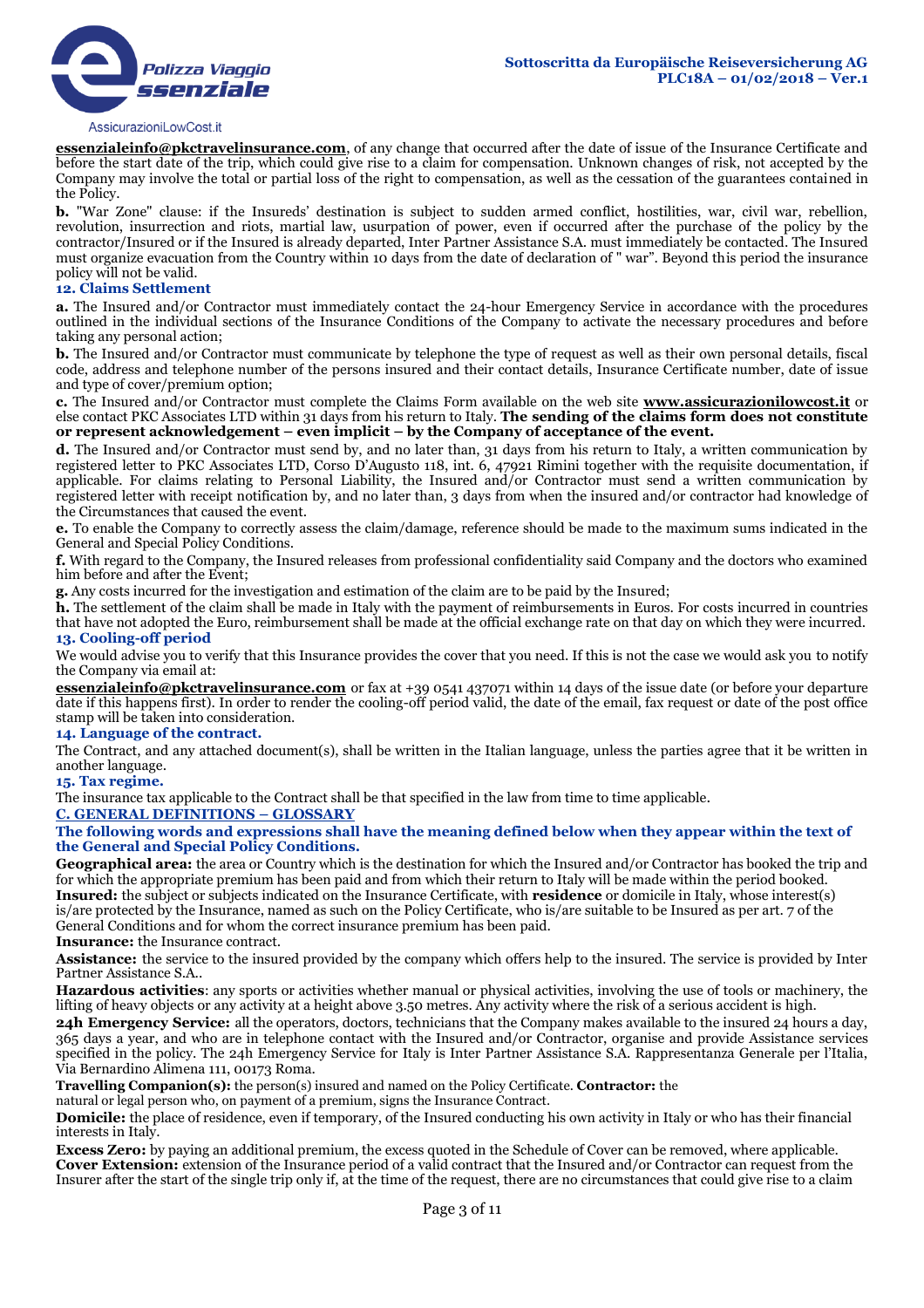

with said certificate. Please note: the extension must be requested and granted within the terms of validity of the cover for which said extension is being requested. The extension request must be sent by e-mail to **essenzialeinfo@pkctravelinsurance.com** from Monday through Friday from 9.00 to 18.00 CET Italian local time (GMT+1).

**Abroad**: any country other than that in which the insured person normally resides.

**Event:** the occurrence of causes giving rise to the situation(s) claimed for.

**Family:** the Insured and their family members as per the personal details on the family status certificate. For registration purposes, by Family is meant all persons bound by matrimony, co-habitation (if the subjects appear on the same certificate of residence), relation, affinity, adoption, guardianship.

**Excess:** the sum specified in the General and Special Policy Conditions deducted from the amount of the compensation as specifically calculated by the Company, following the accident and which remains payable by the Insured and/or Contractor. **Cover:** cover or service – other than Assistance – offered by the Company in case of a claim, based on the terms of the Insurance,

involving the reimbursement or compensation for damage.

**IVASS:** The Institute of Insurance Supervision. This is the Italian authority which governs the activities of insurance companies, insurance intermediaries (which are agents and brokers).

**Italy:** Republic of Italy with its islands, Republic of San Marino and the Vatican City State.

Pre-existing illness: illness that is the expression or direct consequence of chronic pathological conditions or which occurred prior to the start date of the cover and known to the Insured and/or Contractor.

**Maximum sum:** the maximum sum, laid down in the Policy Certificate or General and Special Policy Conditions Schedules of Cover, up to which sum the Company undertakes to provide the Guarantee or to provide the Assistance service.

**Close Relatives:** spouse, parents, parents in-law, stepparents, legal guardians, grandparents, son/daughter (including adopted and fostered), stepchildren, grandchildren, brothers, sisters, brothers and sisters in-law, sons-in-law, daughters-in-law.

**Insurance period:** the start and end date of the insurance cover as per the Policy Certificate, including any possible cover extensions.

**Policy :** the document governing and substantiating the Insurance.

**Premium:** the sum of money owed by the Insured and/or Contractor to the Company.

**Services:** exclusively for the Policy Assistance Sections – the assistance provided by the Emergency Service to the Insured in case of an Event arising.

**Reasonable care:** diligent behaviour which must be adopted by the Insured to protect their property as if they were not insured. **Residence**: the place where the Insured usually lives as confirmed by the "Family Certificate" issued by the authorised office. **Admission to hospital:** hospital confinement that implies an overnight stay.

**Accident:** the occurrence, due to a sudden and unforeseen event, of the damage for which the cover is provided.

**Company:** the Insurance Company, i.e. **Europäische Reiseversicherung AG** .

**Validity:** operational limits of the policy, which must be issued by the contractor in Italy before the beginning of the trip. You/Your: "Insured" and/or "Contractor".

**Illness:** any change in a person's health or any bodily injury that is established by an approved medical authority during the policy period.

#### **DUTY OF THE INSURED IN THE EVENT OF A MEDICAL EMERGENCY**

The **Company** puts at the disposal of the insured a **24h Emergency Service** which can assist you in the event of an emergency during your trip. **24h Emergency Service** Inter Partner Assistance S.A. a multilingual emergency service 24 hours a day, 365 days a year. Immediate assistance will be given in the event of illness or accident. The emergency contact is: **24h Emergency Service**

**Inter Partner Assistance S.A.** Rappresentanza Generale per l'Italia

# **Tel: +39 02 00 62 04 61**

#### **1)** For trips to **USA/CANADA/CARIBBEAN you must contact Inter Partner Assistance S.A.:**

 Immediately before hospitalisation, admittance to ER/Casualty or for outpatient treatment in order to enable the emergency service to take charge of, or guarantee payment to the hospital abroad.

• In case of medical repatriation.

**2) For all other destinations** (Worldwide excluding USA/CANADA/CARIBBEAN) **you must contact Inter Partner Assistance S.A.**:

• Immediately before hospitalisation, admittance to ER/Casualty or for outpatient treatment should the estimated cost exceed  $\epsilon$ 300 in order to enable the emergency service to take charge of, or guarantee payment to the hospital abroad.

 Authorization from the 24h Emergency Service is **not** required where cost of treatment is under € 300. Please keep all receipts for treatment and purchase of medicines.

• In case of medical repatriation.

### **WHAT TO DO IN CASE OF EMERGENCY**

**Before taking any action on your own initiative and in order to activate the 24 hour emergency services, the insured or the person acting on the behalf of the insured, must immediately contact the Emergency Service on +39 02 00 62 04 61, to report the type of assistance required, and provide the following information:**

**Name and surname, policy number, contact telephone number and type of illness or accident.** 

**Name and telephone number of the hospital and details of the attending doctor.** 

#### **NOTE TO ATTENDING DOCTOR**

**In the event of admission to an emergency room, inpatient treatment or serious medical condition the**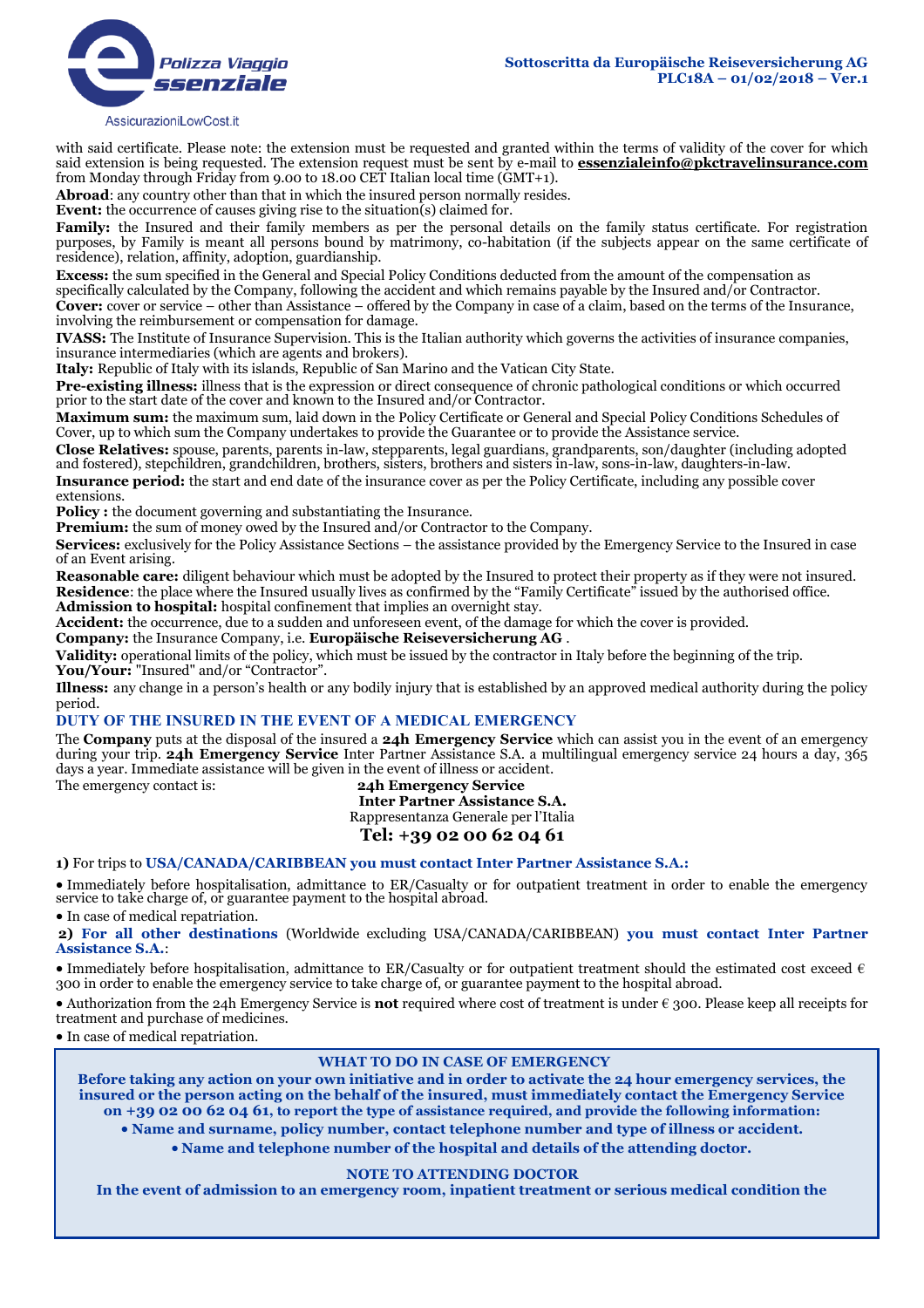

**Emergency Service (+39 02 00 62 04 61) must be advised immediately giving full medical details. Any omission to do so will seriously compromise any payment by the insurer.**

# **COVER AND PREMIUM CHOICE AND OTHER USEFUL INFORMATION**

**Individual Policy:** valid for a single trip lasting a maximum of 365 days, the maximum insurable age is up to 65 years. **Family policy:** Applies to family units comprising one or both parents (below 60 years of age) who are travelling with an unlimited number of children of 16 years of age or under.

**Infants/Children Policy:** Please note: children aged under 12 years must be accompanied by one **Insured** adult on the same Insurance Certificate.

If infants and children are travelling alone or are accompanied by an adult who is not the parent, the following rules shall apply: **a.** for children up to 16 years, a discount of 50% shall apply;

**b.** for children aged 12 to 17 years of age, travelling alone, the parent or legal guardian must be the Contractor.

**Excess zero:** by paying an additional premium, the excesses quoted on the Schedule of Cover where applicable, are removed. **Dangerous sport activities:** The **Insured** is required to check

in the General and Special Policy Conditions art. 5, letter m, the sports activities that are excluded from the insurance cover. **Health conditions:** The Special Conditions in Section A – Medical Expenses (see art. 2) contain certain health conditions of travellers and/or other persons on whose wellbeing the trip may depend, whether or not they are insured on the same insurance policy, or even travelling with the Insured. Please check art. 5 and art. 7 of the General and Special Conditions.

**Insurance Services/Premium Options**: For detailed information on the insurance services, you are invited to read carefully the General and Special Policy Conditions relating to the premium option you have chosen for each specific section.

**Contractual validity:** the policy is valid if issued for a person domiciled or resident in **Italy.** The insurance cover is valid and effective for trips starting in **Italy** provided that the policy is issued before the start of the trip.

**Areas and Countries at risk:** for Geographical areas where, environmental, meteorological, social, terrorist insurrection or conflict activities are ongoing, it may not be possible to purchase an **Insurance** contract. To find out whether the policy can be issued, you are advised to consult the website of the Ministry of Foreign Affairs **www.viaggiaresicuri.it** and enter the Country to which you wish to travel. The **Company** does not cover Countries where the Ministry of Foreign Affairs advises against all but essential travel.

# **PRIVACY**

### **Information issued to the interested party for the processing of personal, general and sensitive data for insurance purposes.**

Under article 13 of Legislative Decree nº 196 of 30 June 2003 (hereinafter called "Law"), and in relation to the personal data to be processed, you are informed as follows:

**1.** The processing of your requested or obtained personal data is intended exclusively for the **Company** for its insurance and reinsurance activities and associated activities that the **Company** is authorised to undertake under current legislation.

**2.** Processing can also be carried out without the aid of electronic or automated equipment and will involve the operations indicated in article 4, subparagraph 1, letter b) of the Law or parts thereof.

**3.** The provision of personal data is optional, unless required by specific regulations, such as legislation on money laundering, Central Criminal Injuries Database, Motor Vehicle Registry.

**4.** Disclosure refusal may render it impossible to sign or implement the contract or to handle and settle any claim made.

**5.** For the purposes described in point 1, your personal data may be communicated to other subjects in the insurance sector such as, for example: insurers, co-insurers and re-insurers; agents, sub-agents, producers, brokers and other distribution channels; technical, consultant and legal experts, service companies appointed to handle and/or settle claims, promotional or telemarketing campaigns or implement said activities; associated bodies (ANIA) and insurance sector consortia; external databases; IVASS and Ministry of Productive Activities; CONSAP and UCI; external databases to which the communication of data is mandatory. In this case, the identity details of the other above-mentioned subjects and any licence holders can be obtained from the Public Records held by the "Guarantor for the protection of personal data" and from the above-mentioned subjects. **6.** Personal data cannot be disclosed.

**7.** Personal data may be transferred outside the national territory for the purposes described in point 1.

**8.** Article 7 of the Law grants specific rights to the interested party, including those of obtaining from the holders confirmation of whether or not personal data concerning them exists and its communication in intelligible form; obtaining knowledge of the origin of the data and the logic and purpose of the processing; obtaining the deletion, conversion to anonymous form or blocking of data processed in violation of the law, as well as the update, correction or, if necessary, addition of data; oppose the processing for legitimate reasons.

**9.** The processing licence holder is the **Company.**

#### **VIAGGI SICURI SCHEDULE OF COVER Maximum payable per person insured**

| Cover                                                    | <b>Individual</b>    | Family               | <b>Excess</b> |
|----------------------------------------------------------|----------------------|----------------------|---------------|
| <b>Section A - Medical Expenses (abroad)</b>             | $\epsilon$ 1 Million | $\epsilon$ 1 Million | $\epsilon$ 80 |
| Section B - Assistance in emergency medical situations : | Included             | Included             |               |
| a) Repatriation for medical reasons                      | Unlimited            | Unlimited            | N/A           |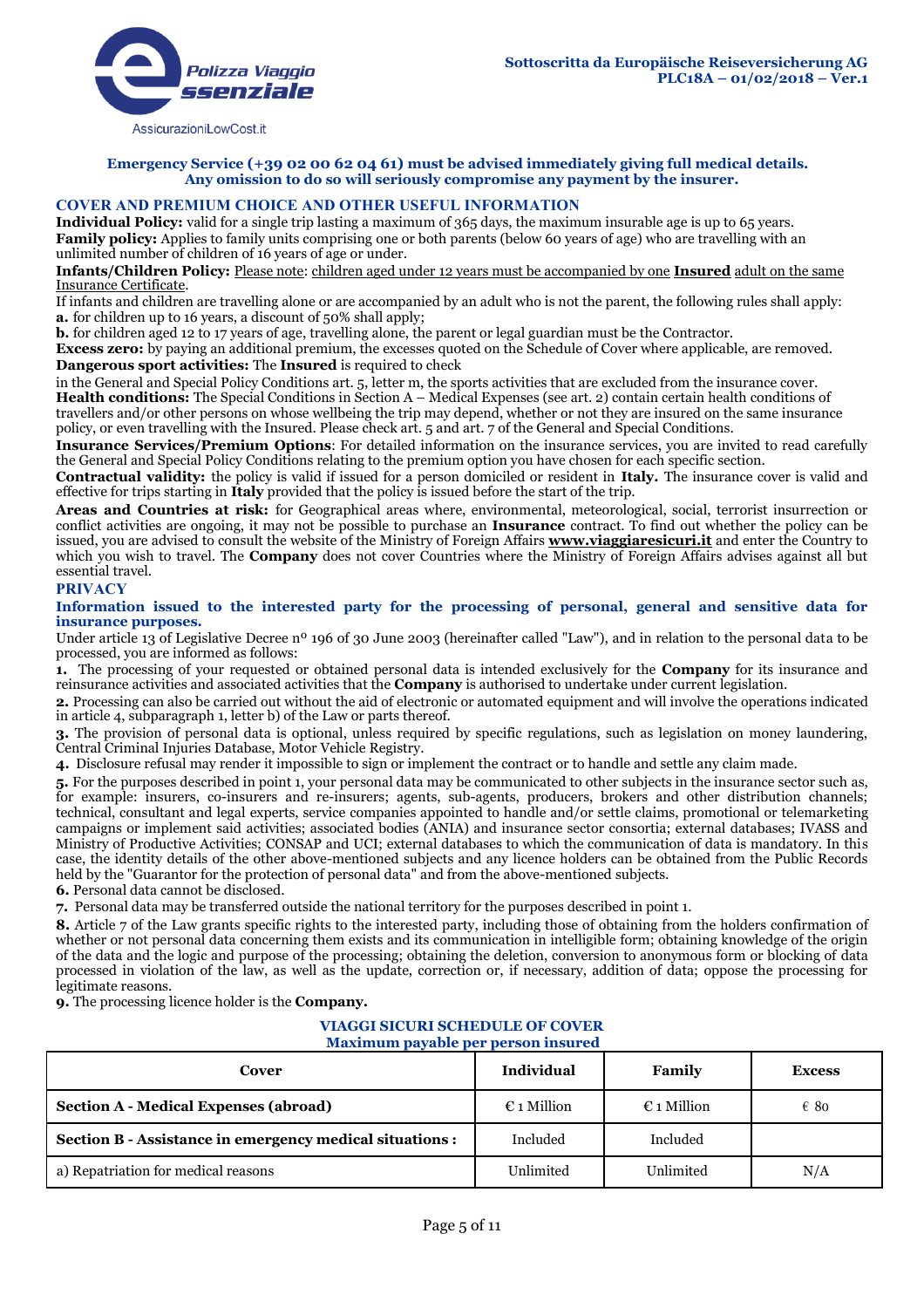

| b) Search, rescue & recovery             | $\epsilon$ 5.000 | € 5.000   | N/A            |  |
|------------------------------------------|------------------|-----------|----------------|--|
| Sezione C – Third Party Liability        | € 250.000        | € 250.000 | $\epsilon$ 500 |  |
| <b>Optional cover: Zero Excess</b>       |                  |           |                |  |
| Premium for Zero Excess $\epsilon$ 11,00 | Available        | Available |                |  |

**Policy Terms and Conditions of Europäische Reiseversicherung AG /Essenziale Policy PLC18A**

The following Terms and Conditions from art. 1 to art. 14 apply to all the Sections of the Essenziale Policy offered by the **Company**. **GENERAL AND SPECIAL CONDITIONS**

#### **Art. 1 Persons insured**

Insured subjects are the people who are named in the **Insurance** certificate, or those who are part of the group of people described in said insurance document.

### **Art. 2 Trip**

**a.** The **Insurance** is granted for the specific Trip indicated in the Policy Certificate.

**b.** Business travel is guaranteed **with exclusion of the cover for all manual or dangerous activities carried out during the trip.** 

**c.** It is mandatory to be in possession of a return ticket to and from Italy, before departure.

### **Art. 3 Start date and duration of the contract**

#### The **Insurance** policy:

**a.** must be issued for the entire duration of the trip and before departure;

**b.** starts on the date and at the time stated on the policy certificate;

**c.** ends on the return to the **domicile** or **residence** in **Italy** and on the day stated in the policy certificate, and in any case no longer than the end date of the trip covered by the **Insurance.**

**d.** automatically extend if the return date is delayed due to non-medical reasons and are not dependent from the Insured (ie. adverse weather conditions), up to a maximum of 5 days.

#### **Art. 4 Premium**

**a.** Pursuant to art. 1901, subparagraph 1 of the Civil Code, the **Insurance** shall take effect from the date and time indicated in the policy, if the premium has been paid, otherwise it shall take effect from the date and time of said payment, but in any case prior to the date of departure from **Italy.**

**b.** For the applicability of cover, the date of the **Event** shall apply.

**c.** If, at the time of a claim, the premium is as yet unpaid, the **Company** shall be deemed to be exempt from the provision of service where non-payment is attributable to the contractor.

**d.** the policy is not valid if purchased during the trip, after departure from **Italy.**

**e.** an extension of cover can be issued by sending an e-mail to **essenzialeinfo@pkctravelinsurance.com** before the expiry date shown in the **Insurance** certificate.

#### **Art. 5 Exclusions**

The **Company** is not required to provide services or pay compensation for any claims caused or dependent on:

**a.** pre-existing illnesses, i.e. illness that is the expression or direct consequence of chronic pathological conditions or which occurred prior to the start date of cover and known to the **Insured and/or Contractor;**

**b.** onset of acute illness prior to departure and trips undertaken against medical advice;

**c.** Travel undertaken for the sole purpose of undergoing medical treatment/surgery abroad, foreseeable or programmed medical examinations;

**d.** terminal illness diagnosed before the issuing of the insurance policy;

**e.** mental illness, psychiatric disorders in general and nervous disorders, as well as Acquired Immune Deficiency Syndrome (AIDS);

**f.** intoxication, illnesses and accidents consequent to and arising from the abuse of alcoholic drinks and psychotropic drugs, as well as the non-therapeutic use of hallucinogens and narcotics;

**g.** birth, premature birth and post-natal care. Illnesses caused by pregnancy after week 26 of gestation;

**h.** elimination or correction of physical defects or malformations pre-existing at the time of issuing the policy;

**i.** organ explantation and/or transplantation;

**j.** any person who in the 12 months prior to the issue of the policy has been admitted to hospital or clinic;

**k.** any person receiving or on the waiting list to receive treatment in hospital or clinic;

**l.** infectious diseases where **Assistance** intervention is prevented by national or international regulations;

**m.** accidents deriving from winter sports and dangerous sports activities: mountain climbing with rock climbing or access to glaciers; climbing indoor/outdoor, trekking (above 4.000 metres); ski-jumping or water skiing; jet ski, quad biking; riding and use of bobsleds and bobsleighs, all aerial activities with the sole exception of flying as a paying passenger on an authorised aircraft, hang-gliding, motor racing and competitions, rallying, motorcycle rally and motorboat racing, including associated training and trials, diving without safety equipment, speleology, boxing, canyoning, canoeing/kayaking above grade 2, rafting above grade 4, horse riding, hunting and shooting, hockey, American football, rugby, bungee jumping, skiing, snowboarding, weight-lifting and wrestling in its various forms, daredevil acts, and any accidents suffered as a consequence of professional sports activities;

**n.** non-touristic safari tours and/or safaris involving firearms;

**o.** wilful or gross negligence of the **Insured**, suicide or attempted;

**p.** war (including civil, whether or not declared), strikes, revolutions, riots or popular movements, pillage, acts of terrorism, sabotage and vandalism, hijacking;

**q.** missions/trips that include transport and/or supply of weapons, vehicles, materials, instrumentations, equipment or any goods having addressed participants in military operations of any nature and purpose;

**r.** hunting practice; possession of weapons and ammunition, even if provided with appropriate licenses and authorizations;

**s. Events** arising from atomic nucleus transmutation, ionizing radiation or radioactive contamination or contamination from chemical- biological or biological pollution of air, water, soil, subsoil, or any other environmental damage;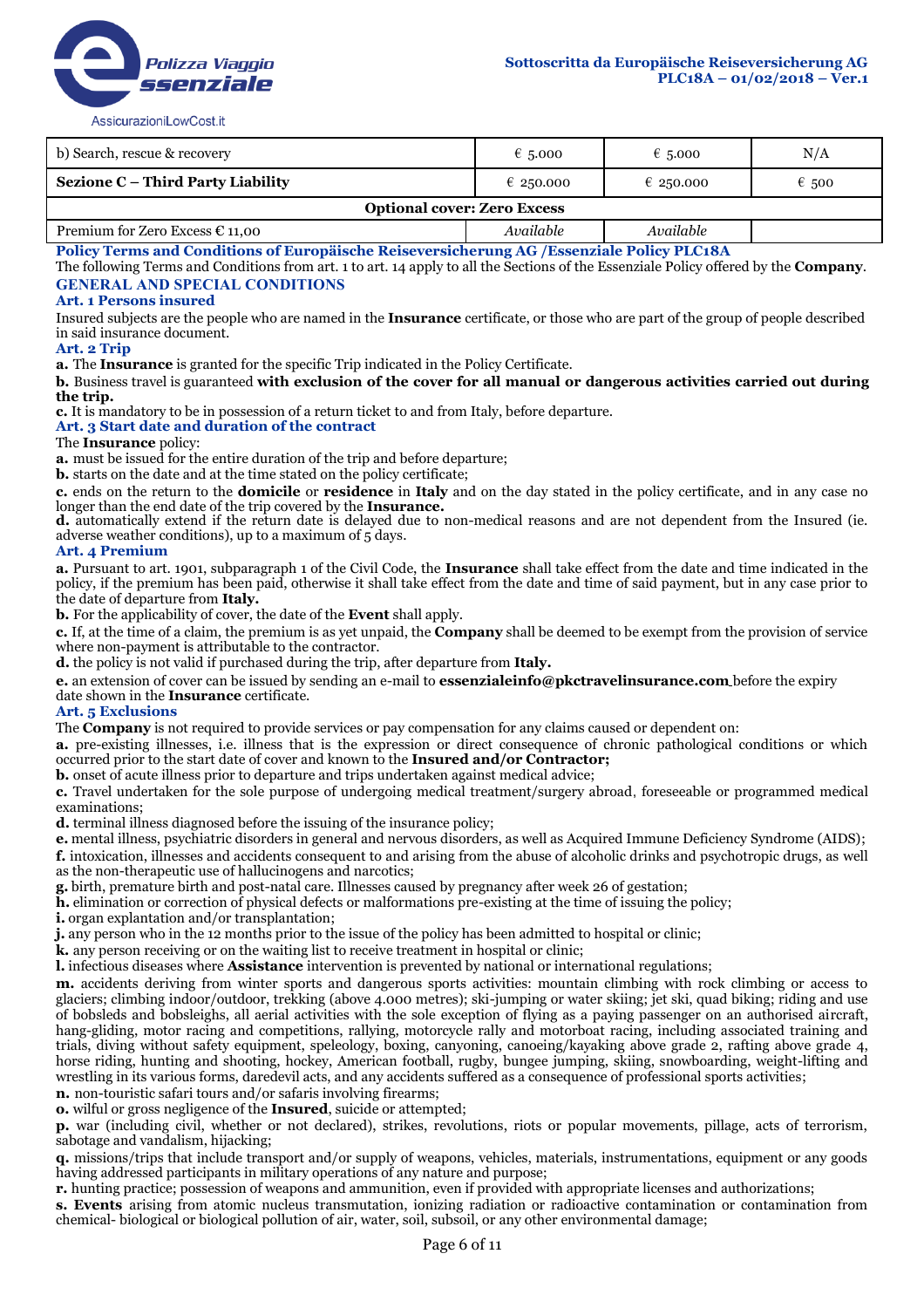**t.** pandemic, if defined as such by the World Health Organization (WHO);

**u.** loss, destruction or damage caused directly by shockwaves caused by an aircraft and other aerial devices travelling at sonic or supersonic speed.

**v.** any damage caused by natural events, catastrophes, volcanic eruptions, earthquakes, floods, tsunamis.

**w.** any request for compensation if the insurance cover is issued when the trip has already started and/or during the trip to which the cover relates, except in case of extension of the cover granted in good faith;

**x.** claims which occur in areas or countries considered at risk;

**y.** claims not reported directly and in writing to

**essenzialesinistri@pkctravelinsurance.com** by the deadlines stated in the individual sections of the Special Conditions. **z.** cost of telephone calls that the **Insured** makes to **the Emergency Service.**

#### **Art. 6 Limits and legal effects relating to all services**

**a.** If the **Insured** does not make use of one or more of the services and/or guarantees, the **Company** is not required to provide payment or alternative services of any kind in compensation.

**b.** The **Company** assumes no liability for damage arising from a delay or failure to intervene due to instructions issued by the competent National or Foreign Authorities, chance circumstances or force majeure or unexpected or incomplete information given by the **Insured and/or Contractor.**

**c.**The **Company** declines any liability for delays or failures that may arise during the execution of services, if due to force majeure. **d.** Transfers arranged by the **Company** via **the Emergency Service** are made using the most appropriate means of transport in relation to the journey to be undertaken and the health conditions of the **Insured**.

**e.** Clause Sanctions and Embargo: this **Insurance** and related sections of cover, including the fulfillment of claims settling or payment of any benefit or service is guaranteed only if not in contradiction with economic, trade and financial sanctions or embargoes in act by the European Union, the Italian Government or from any other international body recognized by the Italian Government, even if that may apply to the Contractor and to **Insured** of this policy.

#### **Art. 7 Uninsurable persons**

**a.** Regardless of the specific assessment of the state of health, persons suffering from AIDS, alcoholism, drug dependence, or one of the following mental disorders are not insurable: organic cerebral syndromes, schizophrenic disorders, paranoid disorder, manic depressive forms. If one or more of the above-mentioned illnesses or conditions arises during the contract, the provisions of art. 1898 of the Civil Code shall apply.

**b.** Persons not domiciled or resident in **Italy** cannot be insured;

**c.** Persons aged 66 years cannot be insured. However, for those who reach this age during the contract, the **Insurance** shall remain valid until the expiry of the policy, as specified in art. 3 of the General Conditions.

### **Art. 8 Reporting a claim and subsequent obligations of the Insured**

When a claim arises, the **Insured and/or Contractor** must notify the **24h Emergency Service** by telephone and in writing in accordance with the procedures laid down in the individual Sections of this policy (paragraph : "**Obligations of the Insured and/or Contractor in case of claims arising**"). In addition, he must make every effort to avoid or diminish the damage, under the terms of art, 1914, subparagraph 1, of the Civil Code. The **Insured and/or Contractor** acknowledges the right of the **Company**, to request, in order to facilitate settlement of the claim, further documentation than that indicated in the relevant Section of the Terms and Conditions, thereby undertaking to send it promptly. Vis-à-vis the **Company,** the **Insured and/or Contractor** exempts from professional secrecy the doctors who examine them before and after the accident.

### **Failure to comply with any one of the preceding obligations may result in the total or partial loss of the right to compensation, pursuant to article 1915 of the Civil Code.**

#### **Art. 9. Right of recourse**

Pursuant to art. 1916 of the Civil Code, the **Company** is entitled to the right of subrogation towards liable third parties. **Art. 10. Statements about the circumstances of risk** 

Inaccurate or incomplete statements by the **Insured and/or Contractor,** relating to the circumstances affecting the risk assessment, may involve total or partial loss of the right to **Assistance** or to compensation, where applicable, as well as the cessation of the **Insurance** pursuant to articles 1892, 1893 and 1894 of the Civil Code.

#### **Art. 11 Statute of Limitations**

The rights, pursuant to art. 2952 of the Civil Code, deriving from the **Insurance** contract (1882 and subs.) are limited to two years from the day of the event on which is based the right to **Assistance** and/or compensation. In personal liability **Insurance,** the period runs from the day on which the injured third party has requested the Insured and/or Contractor for compensation or has taken legal action against the latter.

#### **Art. 12 Changes to the Insurance, special clauses or agreements - method of communication by the Insured and/or Contractor**

Any changes to the **Insurance** must be confirmed in writing. All communications that the **Insured and/or Contractor** must undertake, in order for them to be valid, must be signed and sent to the **Company** and formally accepted by the latter.

#### **Art. 13 Other insurances**

The **Insured and/or Contractor** must notify the **Company** in writing of the existence of any other insurance policies covering the same risk and in case of a claim, inform all the Insurers communicating to each the name of the others, as laid down in art. 1910 of the Civil Code. If the insured and/or contractor wilfully omits to give the requisite notification, the insurers are not bound to pay compensation. If a loss covered by this policy is also covered by other insurance, we will pay only the proportion of the loss that the Limit of Liability that applies under this policy bears to the total amount of insurance covering the loss.

# **Art. 14 Applicable law and reference to legislative regulations**

This **Insurance** is governed by Italian law. For any matter not otherwise regulated herein, the legal provisions shall apply. All disputes relating to this contract are subject to Italian law.

**SECTION A – MEDICAL EXPENSES**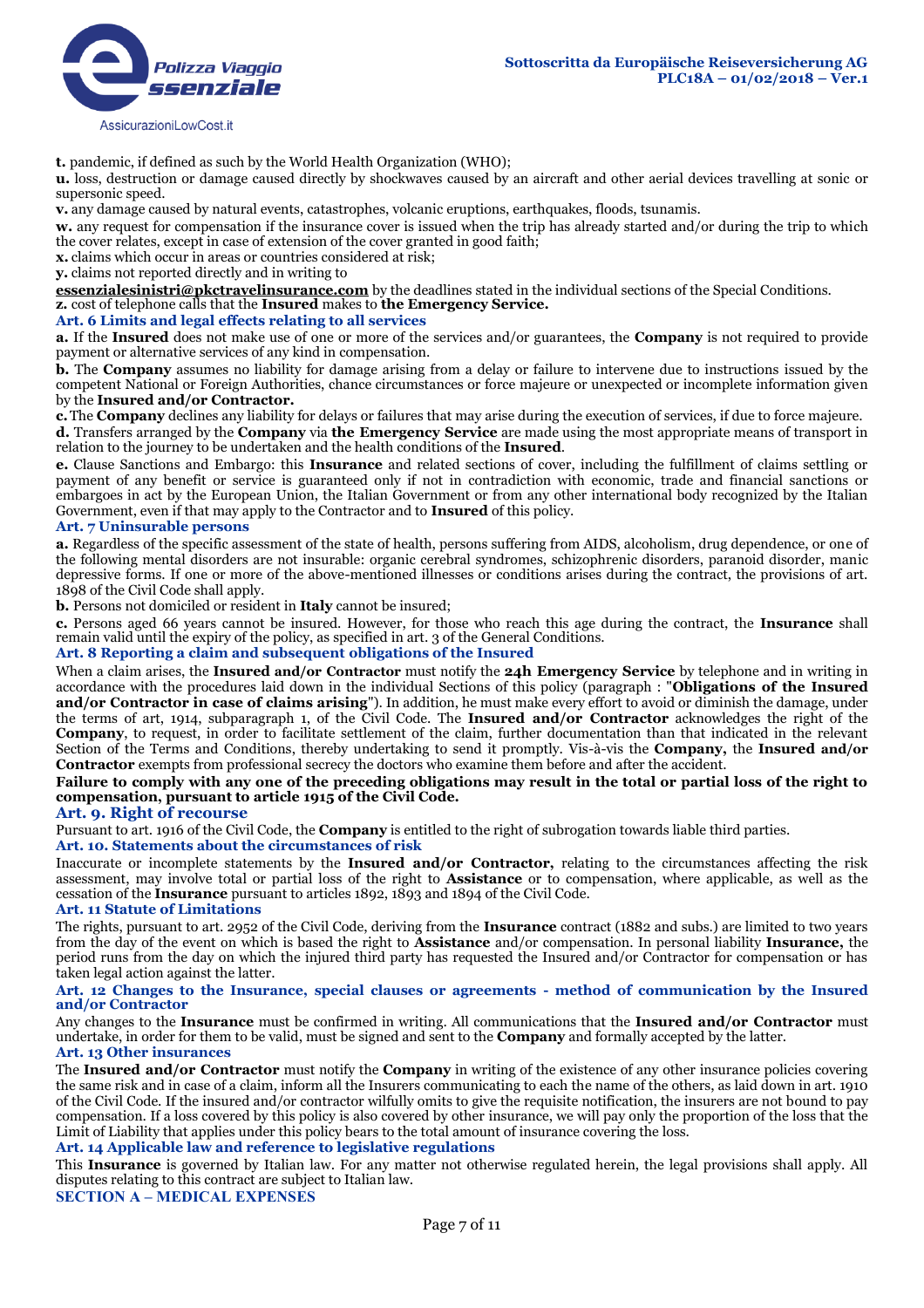# **Special conditions**

*Cover is provided for the amounts indicated in the Schedule of Cover and if the relevant premium has been paid. This section covers You for essential emergency medical treatment if You fall ill or are injured abroad. This insurance policy is not a private health insurance scheme.*

**ANY COST WITHIN THIS SECTION MUST FIRST BE AUTHORISED BY INTER PARTNER ASSISTANCE S.A. WHICH OPERATE 24 HOURS A DAY, 365 DAYS PER YEAR. IN CASE OF A CLAIM ARISING, AND BEFORE ANY PERSONAL INTERVENTION, THE INSURED MUST IMMEDIATELY CONTACT THE EMERGENCY SERVICE ON +39 02 00 62 02 04 61. CONTACTING THE EMERGENCY SERVICE BEFORE ADMISSION TO ACCIDENT AND EMERGENCY OR HOSPITAL WILL ENABLE THE ACTIVATION OF THE NECESSARY CARE PROCEDURES AND/OR GUARANTEE OF PAYMENT TO THE HOSPITAL ABROAD.**

### **1. What is covered**

In case of acute and unforeseeable illness or accident sustained by the **Insured** outside **Italy,** the **Company** will pay, up to the sum stated in the Schedule of Cover, expenses listed below which have been authorised and approved by the **Emergency Service** for necessary treatment that cannot be postponed:

**a.** ambulance;

**b. admission to hospital** or clinic, including surgery;

**c.** outpatient treatment (outpatient medical examinations, diagnostic procedures and laboratory tests), provided they are relevant to the illness or accident reported;

**d.** drugs prescribed by the treating physician in loco, provided they are relevant to the illness or accident reported;

**e.** urgent dental treatment for the sole purpose of inducing an immediate analgesic effect, up to a maximum of  $\epsilon$  400.

#### **2. Exclusions**

The **Insurance** does not cover:

**a.** treatments that are the sole purpose of the trip;

**b.** medical expenses incurred by the **Insured** in **Italy;**

**c.** medical expenses incurred after the return from the trip to one's own country of residence;

**d.** expenses considered non-routine, reasonable or normal for medical services and/or their provision;

**e.** expenses for ongoing or non-essential therapies and other costs, or treatments that could reasonably be postponed until the return of the **Insured** to **Italy;**

**f.** plastic surgery;

**g.** heart surgery operations, unless previously authorised by the **Company**;

**h.** the cost of a private room;

**i.** the supply of artificial limbs, wheel chair, dental prosthesis, hearing aids, sight prostheses and aids;

**j.** medical expenses following accidents that occurred either while driving or as a passenger on a moped, scooter or motorbike which has an engine size over 125 cc.;

**k.** medical expenses incurred because the **Insured** engages in **Hazardous Activities;**

**l.** treatment for tropical diseases if the **Insured** has not taken the recommended or compulsory prophylactic measures;

**m.** pregnancy or other pathological conditions consequent thereto, beyond week 26 of gestation, and post-natal care.

**n.** birth or premature birth;

**o.** requests for compensation deriving directly or indirectly from recourse to artificial fertilisation techniques (IVF) or any type of fertility treatment;

**p.** treatment prescribed by a doctor, known to the **Insured** from the time of departure, to be taken during the trip;

**q.** health costs relating to accidents or diseases caused by mental illness or loss of consciousness, if due to the consumption of alcohol, drugs, sedatives, sleeping pills or other substances, psychoanalysis, psychotherapeutic or hypnotherapy;

**r.** acupuncture, mud baths, massages, services of a chiropractor, chiropodist, osteopath, physiotherapy or costs of a non-medical nature;

**s.** over the counter medicines or self-medication;

**t.** any expense where the **Insured** has not advised the Emergency Service of **admission to hospital** (including Day Hospital admission) or treatment in an Emergency Room;

**u.** unauthorized costs incurred after the **Insured** has already been declared able to travel from the medical point of view (Fit to fly) in agreement with the doctors who treated him and the doctors of **the Emergency Service.**

**v.** infectious diseases where transportation of the **Insured** implies violation of national or international regulations;

**w.** all cases where the **Insured** or his family members voluntarily sign the discharge form against medical advice of the hospital practitioners to which the **Insured** is admitted.

**x.** unless otherwise specified in this Section, reference should be made to the other exclusions in the General and Special Conditions, art. 5.

### **3. Obligations of the Insured in case of a claim**

**arising 3.1** The **Insured**, or person acting for them, must:

a) For trips to **USA/CANADA/CARIBBEAN you must contact Inter Partner Assistance S.A.:**

 Immediately before hospitalisation, admittance to ER/Casualty or for outpatient treatment in order to enable the emergency service to take charge of, or guarantee payment to the hospital abroad.

• In case of medical repatriation.

b) **For all other destinations** (Worldwide excluding USA/CANADA/CARIBBEAN) **you must contact Inter Partner Assistance S.A.:**

• Immediately before hospitalisation, admittance to ER/Casualty or for outpatient treatment should the estimated cost exceed  $\epsilon$ 300 in order to enable the emergency service to take charge of, or guarantee payment to the hospital abroad.

Authorization from the 24h Emergency Service is **not** required where cost of treatment is under € 300. Please keep all receipts for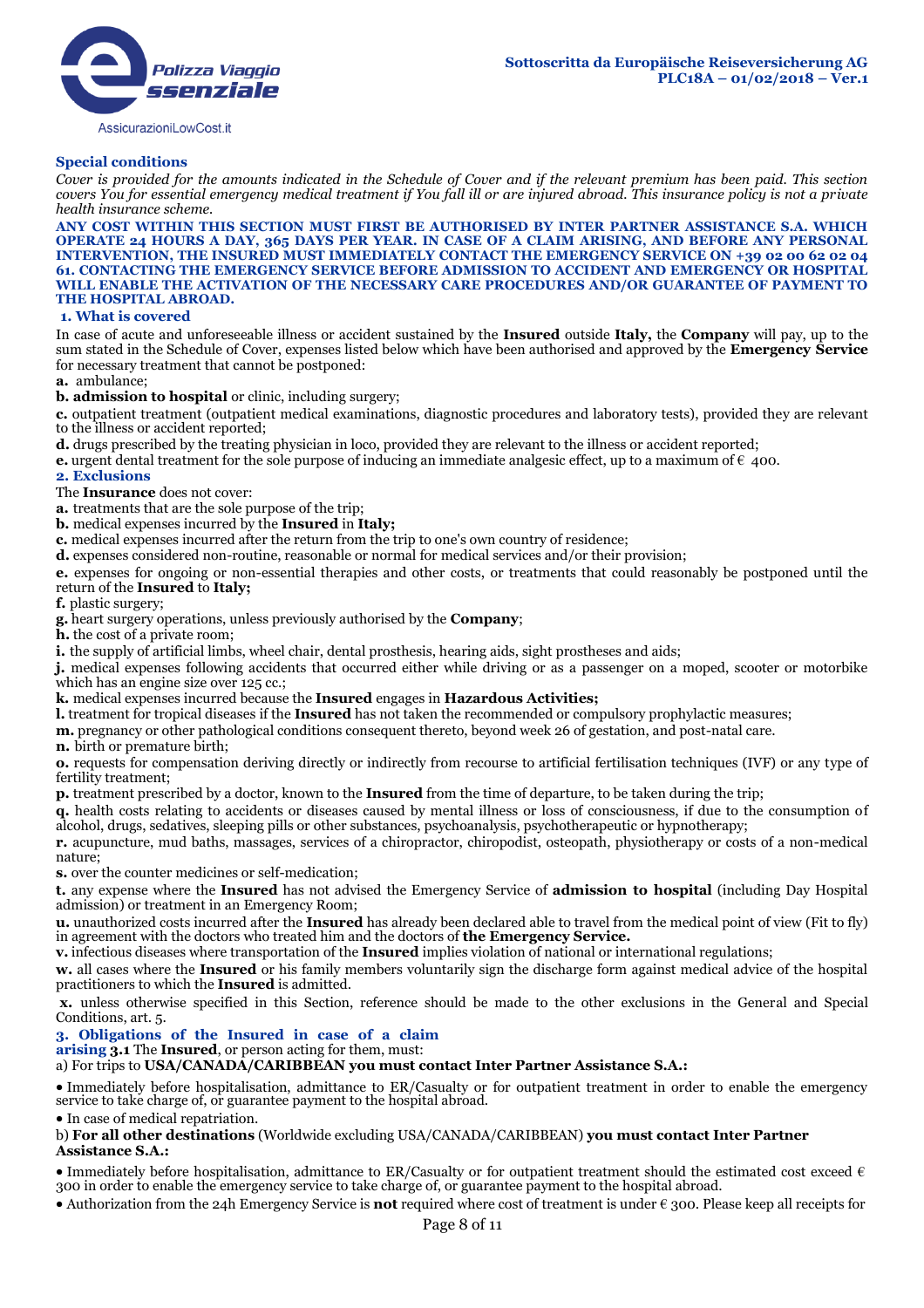

treatment and purchase of medicines.

In case of medical repatriation.

If the **Emergency Service** is not previously contacted, the medical expenses cover may not be guaranteed, except in cases where this is proven to be impossible for serious health reasons (e.g. coma).

**3.2** The **Insured** must provide the **Emergency Service** with information about the ongoing problem, name and telephone number of the hospital/doctor currently providing treatment, and their regular or family physician in **Italy.**

**3.3** The **Insured** must send the certified copy of the medical record, as well as the originals of invoices, billing notices, receipts;

**3.4** Failure to comply with any one of the preceding obligations may result in the total or partial loss of the right to compensation, pursuant to article 1915 of the Civil Code.

**3.5** In Countries of the European Union, the **Insured** undertakes to use the EHIC (European Health Insurance Card). This must be shown to the health care centre where the patient is admitted.

#### **4. Excess**

**a.** From the compensation payable for medical expenses incurred for each **Event** an **Excess** of € 80 per person and per event will be deducted, which shall remain for the account of the **Insured and/or Contractor.**

**b.** If the Insured is travelling within the EU, **Excess** will not be applied should there be a reduction on medical treatment costs, due to exhibiting the EHIC card.

**c.** The **Excess** will not be applied if the optional additional **Excess Zero** has been purchased.

# **SECTION B – ASSISTANCE IN EMERGENCY MEDICAL**

# **SITUATIONS Special conditions**

*Cover is provided for the amounts indicated in the Schedule of Cover and if the relevant premium has been paid. This insurance policy is not a private health insurance scheme.* 

#### **1. What is covered**

The **Company** provides **Assistance** 24 hours a day via the **Emergency Service** in the following cases:

**a**. **Hospitalization: Inter Partner Assistance S.A.** reserve the right to transfer the **Insured** from the medical facility where he is hospitalized to another specialized medical facility (not necessarily in the country in which the Insured was travelling) and decide at its sole discretion the most suitable means of transport, considering the location of the Insured and his health conditions. Depending on the medical needs and the circumstances, the **Insured** will be transferred by car, train, taxi, helicopter, ambulance, air ambulance, scheduled or chartered flight, possibly with other passengers (for example on scheduled or chartered flights) and using economy class. The **Emergency Service** will bear the cost of the transfer.

**b. Repatriation:** in accordance with the specific applicable conditions and in consideration of the state of health of the **Insured**  and degree of need, subject to the agreement of the doctors, the **Emergency Service** will arrange repatriation of the **Insured** to the place of residence or the nearest suitable treatment centre. The **Emergency Service,** at its sole discretion, will identify the most suitable means of transport and bear the cost of the return.

**c. Extension of stay**: if it is not possible to transport the Insured due to an accident or a serious illness that occurred during the trip, and it is not possible to continue the trip as planned, the **Company** will pay the **Insured** the additional cost of the stay if the **Insured** provides the **Company** with the relative payment receipts for the used services. The reimbursement of the aforementioned expenses will be based on the standard (type, class) of the original booking. If you are unable to return on your scheduled Return Journey, due to medical reasons, the policy will automatically extend free of charge, until the date of return to Italy which has been agreed with the **Emergency Service** (subject to the specific conditions and requirements of Section A and Section B).

**d. Travel of a family member**: the expenses incurred by a **Close Relative** or **Travelling Companion** who, at the request of the doctor and authorised by **the Company**, will assist or accompany you to your **Domicile.** The **Company** will pay the family member a return economy class ticket to join the **Insured.** The accommodation costs of the family member will be reimbursed up to a maximum of  $\epsilon$  1,000.

**e. Repatriation with an attending doctor:** the expenses for a qualified attending doctor at the request of the treating doctor and authorised by **the Company** to accompany you to your **Domicile.**

**f. Repatriation of remains:** if the **Insured** dies during the trip, the **Emergency Service** at the request of the next of kin, will organise the repatriation of the remains to **Italy** and will bear the necessary costs. Expenses relating to the funeral are excluded

from cover. Transport is undertaken in accordance with international laws. If burial takes place abroad, in the country where death occurred, the maximum sum covered shall be  $\epsilon$  **2,600.** 

**g. Search, rescue and recovery:** in case of search, rescue or recovery operations of the **Insured** following an accident, the **Company** will bear the costs thereof up to a **maximum sum of € 5,000.** 

**h. Guarantee for the payment of hospital costs:** the **Emergency Service** can, if necessary, guarantee to the hospital or clinic, payment of medical costs up to the amount stated in the Schedule of Cover.

#### **2. Exclusions**

**2.1.** The **Company** is not bound to pay compensation:

**a.** for any expenses incurred abroad if the **Insured** refuses to be repatriated once he has been declared able to travel from a medical perspective (Fit to fly).

**b.** in substitution of the **Assistance** cover due, because of actions attributable to the **Insured** or as a result of force majeure or for the reasons described in art. 2.2 below.

**2.2** The **Company** cannot be held liable for:

**a.** any additional cost or **admission to hospital** not specifically authorised by **the Company** or by the **Emergency Service**  operating 24 hours a day;

**b.** delays or impediments in the execution of the agreed services due to force majeure or to provisions of the local Authorities;

**c.** errors, mistakes or any other type of inaccuracy occurring during the execution of agreed services and that have compromised the use thereof in whole or in part if this is due to inaccurate communications received from the **Insured;**

**d.** failure to contact the **Emergency Service** or, in any case, initiatives adopted by the **Insured** without the prior authorisation of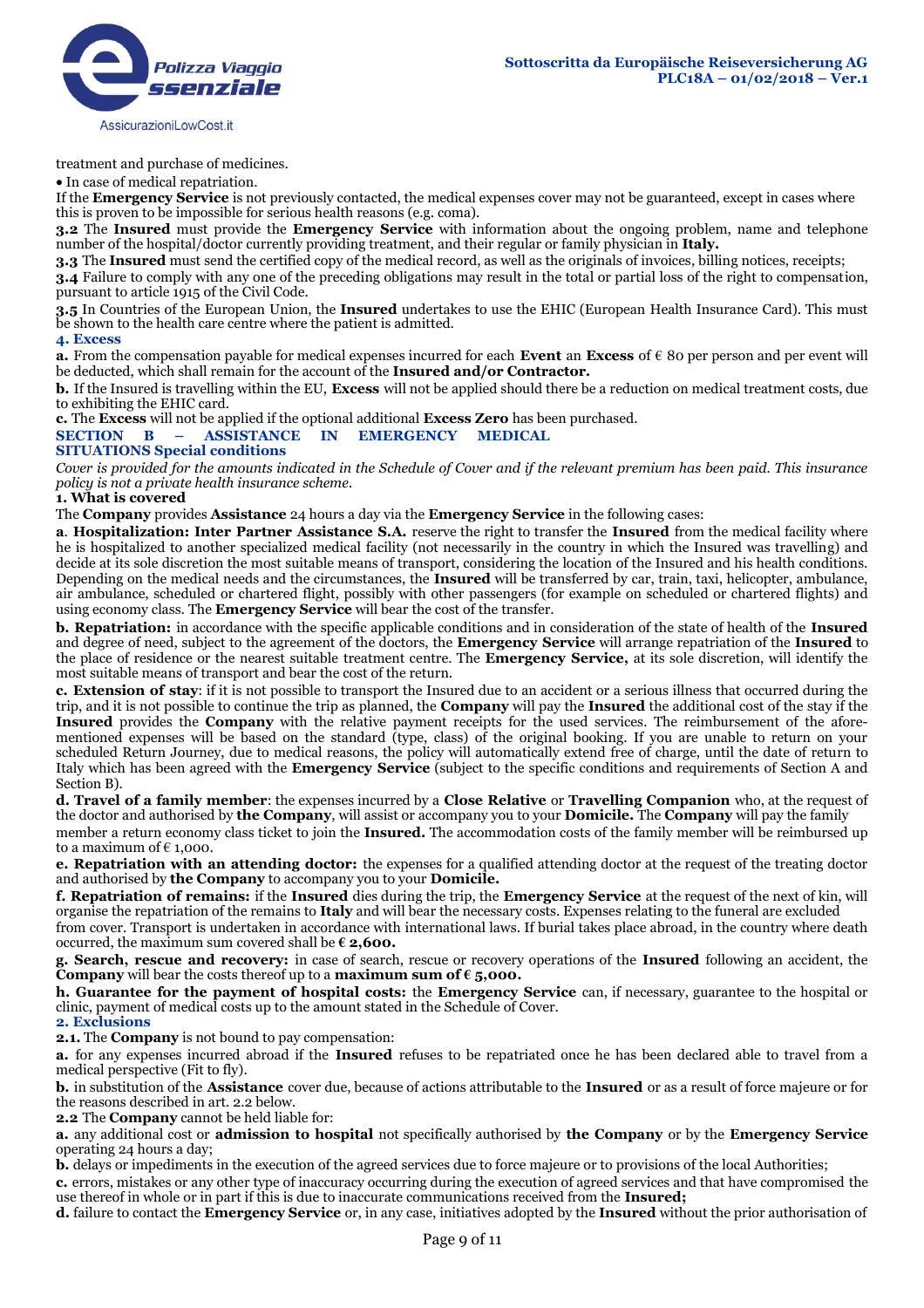# the **Emergency Service;**

### **The following are also excluded from the Insurance:**

**e.** infectious diseases, where transport implies the violation of national or international health regulations;

**f.** repatriation if the disability or injuries which, in the judgement of the doctors of the **Emergency Service**, can be treated in situ or that do not prevent the **Insured** from continuing the trip;

**g.** all cases where the **Insured** or his family members voluntarily sign the discharge form against medical advice of the hospital to which the **Insured** is admitted;

**h.** unless otherwise specified in this Section, please refer to the other exclusions in the General Conditions, art. 5.

#### **3. Obligations of the Insured in case of a claim arising**

**a.** Before taking any action on **your** own behalf, **you** must immediately contact the **Emergency Service,** indicate the type of **Assistance** required, as well as **your** personal details, address and telephone number of where **you** are calling from, to enable the **Emergency Service** to call back immediately, and **you** must comply with the instructions **you** are given.

**b.** Failure to comply with any one of the preceding obligations may involve the total or partial loss of the right to **Assistance** services, pursuant to article 1915 of the Civil Code.

### **SECTION C – PERSONAL LIABILITY**

**Special conditions** 

*Cover is provided for the amounts indicated in the Schedule of Cover and if the relevant premium has been paid.* 

#### **1. What is covered**

The **Insured** will be compensated for all the sums payable for which they have personal liability for events that occurred during the **Insurance Period** which caused:

**1.1** Physical injuries or death of any person who is not a member of **the Insureds Family**, **Travelling Companions** or persons employed by the **Insured**.

**1.2** Damage to property:

**a.** not belonging to the **Insured**, or

**b.** in the charge of or under the control of **You** or a member of **Your** household or of a person in **Your** service **1.3** 

The above-mentioned cover are provided up to the maximum sum indicated in the Schedule of Cover.

#### **2 Limitation on travel to the USA and Canada**

For accidents occurring in the USA and Canada, **Cover** is provided within the limit of 80% of the maximum sum of the policy and with the exclusion in any case of punitive or exemplary damages.

### **3. Management of Disputes – Costs of Opposition**

**3.1** The Company assumes – should the specific need arise – on behalf of the Insured, the legal and out-of-court management of civil, criminal and administrative disputes and has the right to appoint its own legal or technical experts and to make use of all rights and actions to which the Insured is entitled.

**3.2** The Insured is obliged to cooperate and to enable the afore-mentioned disputes to be managed in the most effective way, appearing in person when called upon to do so. To this end the Insured undertakes, when the accident is reported or after the claim is made, to notify the Company of whether or not there were any witnesses to the facts.

**3.3** The Company is entitled to claim for damages against the Insured for the non-fulfillment of these obligations.

**3.4** The Company shall bear all costs sustained in challenging any action filed against the Insured up to a quarter of the maximum amount insured for each accident. Where the sum owed to the injured party exceeds the policy maximum, the costs shall be split between the Company and the Insured in proportion to their respective interests.

**3.5** The Company does not reimburse costs sustained by the Insured for legal or technical experts not appointed by it.

# **4. Third party exclusion from the dispute:**

The following are not deemed Third parties and may not therefore be

compensated: **4.1** Family members of any kind or degree,

**4.2** Persons insured with the same **Travelling Companion** Certificate,

**4.3** The legal representative or guardian of the Insured,

**4.4** The business partner or co-owner of a business, persons employed by the **Insured** or who have business relations with him/her,

**4.5** Any family member or cohabitant of the legal representative of the Insured, business partner or co-owner of a business, member of staff, anyone belonging to the same group of tourists, association or club of any kind whatsoever. **5. Exclusions** 

**Cover** does not include damage deriving from:

**a.** contractual liability as the **Insurance** is limited to extra-contractual liability due to an illegal act;

**b.** the exercise by the **Insured** of a professional or working activity, whether private or public, the undertaking of positions, including honorary, the engagement in and/or organization of **Hazardous Activities** or unusual activities;

**c.** acts voluntarily made by the **Insured**;

**d.** events that are not documented by specific complaint to the Competent Authorities;

**e.** transmission of a disease by the **Insured**;

**f.** ownership, possession or use of animals;

**g.** possession or use of firearms, or arms of any type;

**h.** the use or occupation of land and buildings owned or related to the **Insured**;

**i.** owning, using or driving a motor and non-motor vehicle. Please note: if the Insured hire a car or motor vehicle whilst abroad, **he/she** must obtain appropriate insurance cover through the hire company, as this not covered under this **Policy**;

**j.** owning, using or driving a motor boat, boats without a motor which are longer than 6.5 meters or aircraft;

**k.** hunting, boxing, wrestling in its various forms, surfing, windsurfing, kite surfing, cycling and sailing;

**l.** participation in any type of race or competition, including training and preparation;